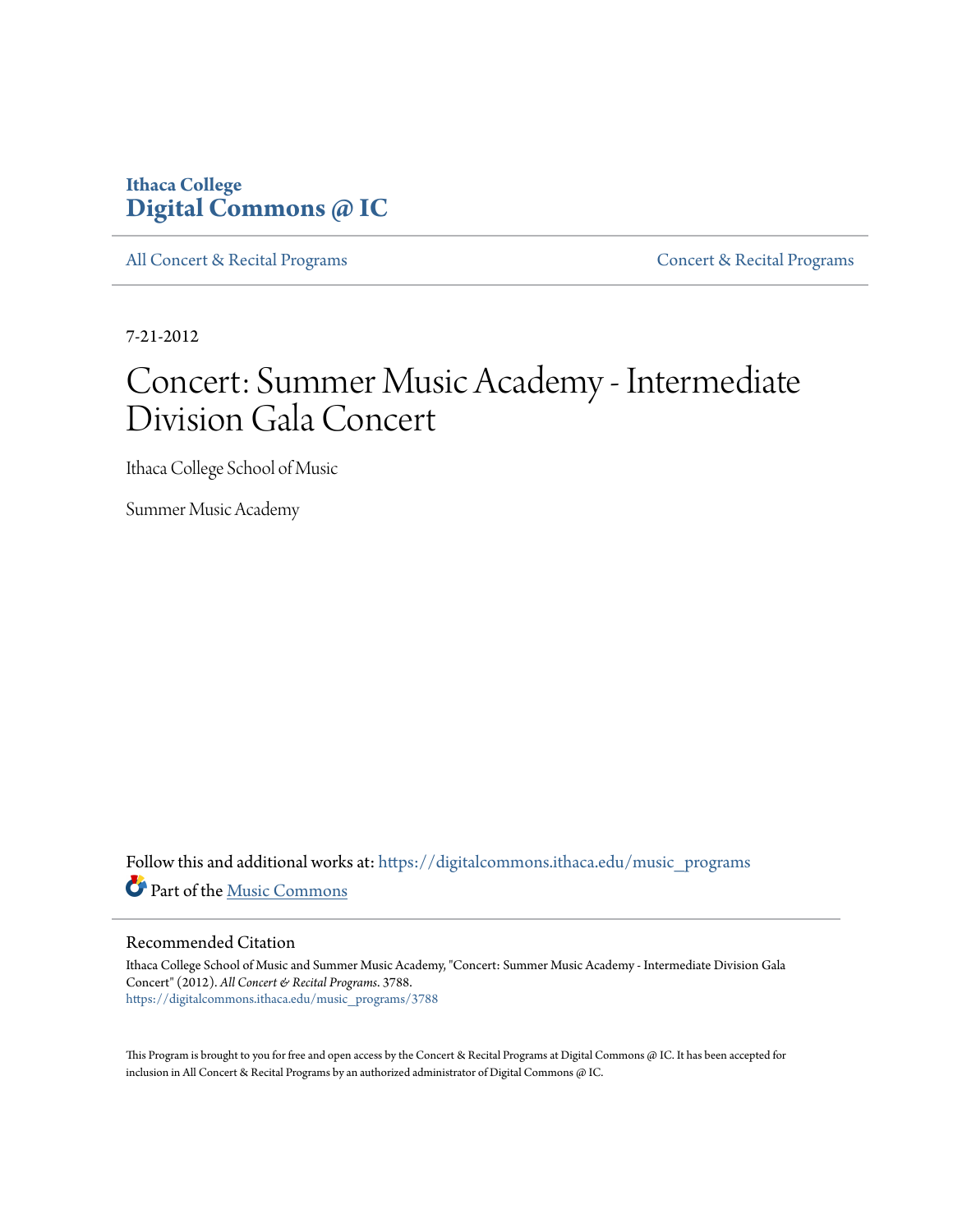## SPECIAL THANKS TO:

## **SMA ADMINISTRATION**

Thomas Kline, Director, Music Preparatory Division Carlos Mendez, Jr., Director, Summer Music Academy Elizabeth Peterson, Wind Ensemble Program Coordinator James Mick, Orchestra Program Coordinator Michael Wade, Vocal Program Coordinator Sarah Pacelli, Operations Specialist Dianne Zamoiski, Assistant to the Director Christine Gregory, Assistant to the Director

## **SCHOOL OF MUSIC**

Craig Cummings, Interim Dean David Pacun, Interim Associate Dean Erik Kibelsbeck, Manager of Concerts, Facilities Douglas Blakely, Building Manager/Instrument Technician Rebecca Jordan, Manager, Library of Ensemble Music

*The Ithaca College School of Music would like to recognize the D'Addario Music Foundation and Hickey's Music Center for supporting the Summer Music Academy.* 



## **Intermediate Division Gala Concert**

**Ford Hall Saturday July 21, 2012 2:00 pm** 

Bach Orchestra

Julie Carr, conductor

Beethoven Orchestra

James Mick, conductor

Wind Ensemble

Nicki Zawel, conductor

Musical Theatre

Michael Wade, Kailey Pulos, conductors

All-Academy Chorus

Michael Wade, conductor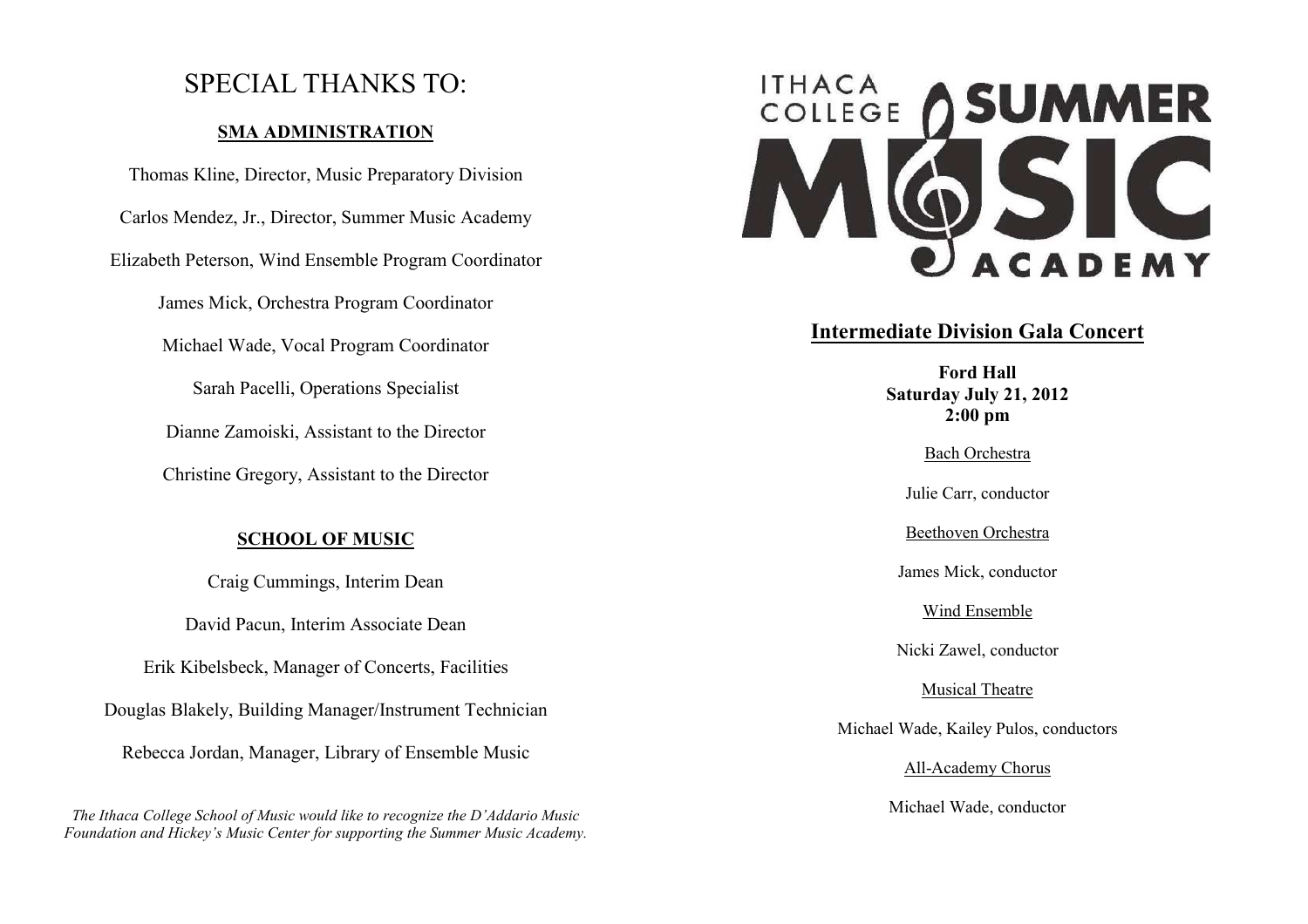#### **BACH ORCHESTRA**

*Julie Carr, conductor* 

March of the Meistersingers and the Meistersingers Richard Wagner

West Country Ballad from Knightsbridge Suite Robert Washburn

Sahara Crossing **Richard Meyer** Richard Meyer

### **BEETHOVEN ORCHESTRA**

*James Mick, conductor* 

**Contrasts in E minor** Francis Feese

#### **WIND ENSEMBLE**

### *Nicki Zawel, conductor*

Three Chinese Miniatures **Robert Jager** Robert Jager I. The Wind II. Sen Jin De Ma (A Maiden) III. A Love Song of Kang Ting City

Ye Banks and Braes O' Bonnie Doon Percy Aldridge Grainger

Music from "Wicked" Stephen Schwartz

 arr. Sandra Dackow Storm Chaser Kevin Mixon

The Shell Adagio Nimrod Borenstein

ed. Joel Blahnik

Tricycle Andrew Boysen, Jr.

arr. Michael Sweeney

## **MUSICAL THEATRE WORKSHOP ENSEMBLE**

Maggie Borgos, *Queensbury, NY* Jonna Chen, *Ithaca, NY* Julia Davies, *Cortland, NY*  Olivia DeRagon, *Ballston Spa, NY* Seamus Gailor, *Cortland, NY* Amelia Horton, *West Point, NY* Lauren Ingrao, *Angola, NY*  Zoe Johnston, *Conklin, NY* Sophia Klin, *Binghamton, NY* Parker Ludwig-Larsen, *Brooklyn, NY* Leah Maines, *Port Matilda, PA* Edith Olmsted, *Fayetteville, NY* Mackenzie Sadler, *Marcellus, NY* Abigail Swartout, *Horseheads, NY* Katharine Ungvary, *Bronxville, NY* Celine Wang, *Cortland, NY* Alexandria Wasserman, *Warwick, RI* Maya Wolcott, *Williamsville, NY* Rachel Zimmerman, *State College, PA* 

## **MUSICAL THEATRE CHOIR**

Cecilia Bersch, *North Salem, NY* Anika Dalvie, *Vestal, N Y* Olivia DeRagon, *Ballston Spa, NY* Kierra Foster-Bagley, *Brooklyn, NY* Clayton Hewlett, *Beach Lake, PA* Natalie Janowicz, *Riverton, NJ* Elanor Morris, *Busy, KY* Edith Olmsted, *Fayetteville, NY* Margaret Olmsted, *Fayetteville, NY* Katharine Ungvary, *Bronxville, NY* Abigail Swartout, *Horseheads, NY* Christina Reso, *Rochester Hills, MI* 

# Fiddle Dance Percy Fletcher

Battalia Heinrich Biber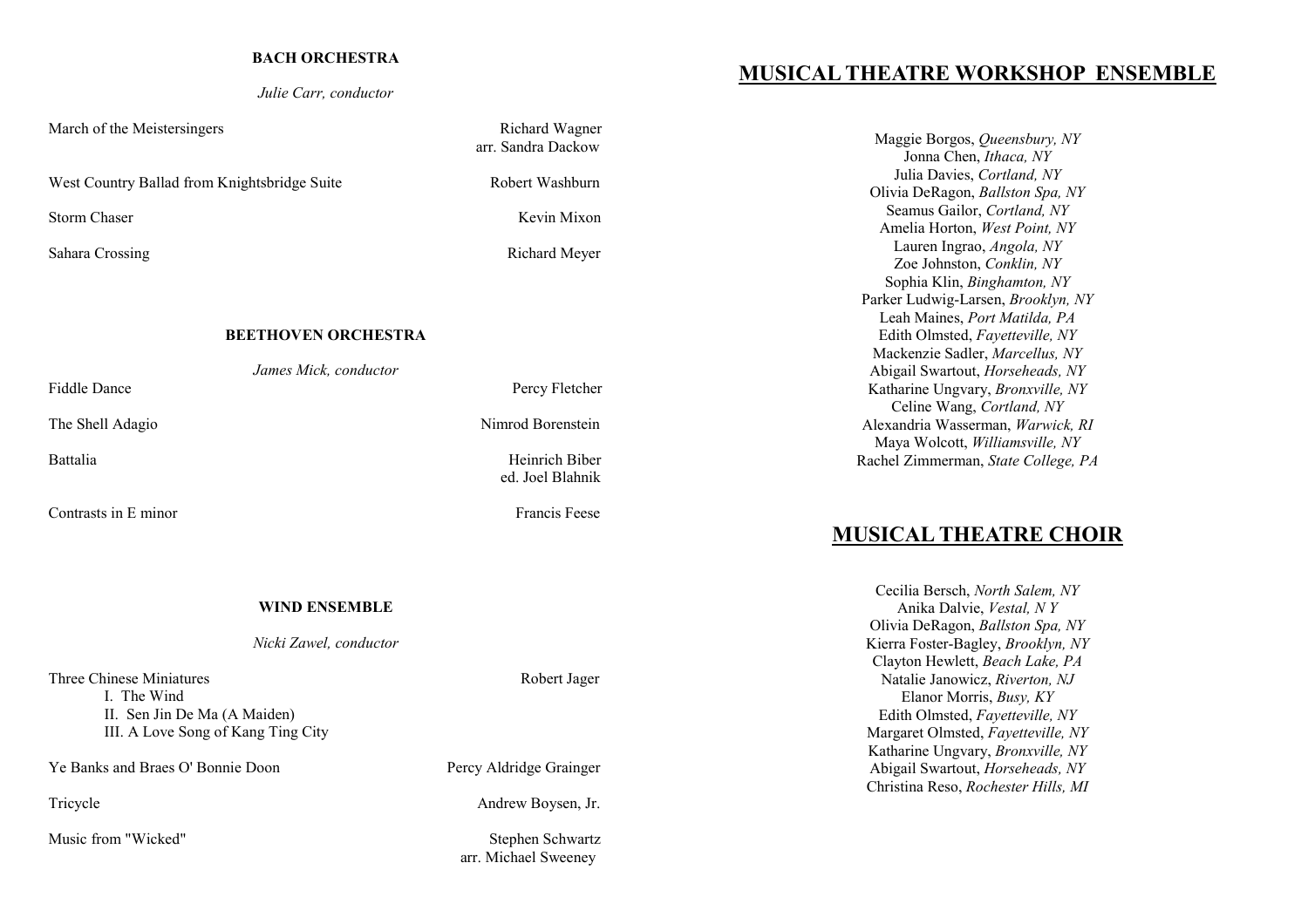## **WIND ENSEMBLE**

## **Flute**

Isabelle Danforth, *Ithaca, NY*  Katharine Dixon, *Wenham, MA*  Acacia Farber-Krug, *Barkhamsted, CT*  Jade Fiorilla, *Newbury port, MA*  Tuolumne Kuckes, *Ithaca, NY*  Karyssa Miller, *Elicott City, MD*  Nicole Peters, *Ithaca, NY*  Brian Slawta, *Bethesda, MD* 

#### **Oboe**

Jason Moore, *Ithaca, NY*  Mackenzie Sadler, *Marcellus, NY* 

#### **Bassoon**

Eli Holmes, *Vestal, NY*  James Parker, *Horseheads, NY* 

#### **Clarinet**

Sophia Capri, *Manlius, NY*  Cameron Castonguay, *Lanesborough, MA*  Benjamin Chai, *Manlius, NY* Kelli Ferry, *Tillson, NY*  Jordan Lu, *Ithaca, NY*  Bella Nelkin-Paperno, *Trumansburg, NY*  Amanda O'Toole, *Barkhamsted, CT*  Alexis Silverman, *West Milford, NJ*  Julia Turner, *Kingston, NY*  Morgan Volk, *Kingston, NY* 

## **Saxophone**

Cooper Anderson, *Hudson, OH*  Keegan Couse, *Kingston, NY*  Samuel Debold, *Okton, VA*  Vanessa Eng, *Basking Ridge, NJ*  Emily Jacobsen, *Lake Katrine, NY*  Kieran Loehr, *Ithaca, NY*  Brian Michell, *Houston, TX*  Michael Roper, *Goshen, NY*  Ryan Siegel, *Shirley, NY*  Aleta Tessaglia-Hymes, *Etna, NY* 

## **Trumpet**

Andrew Caldwell, *Owego, NY*  Daniel Cosachov, *Auburn, NY*  James Doxtader, *Hurley, NY*  Amelia Horton, *West Point, NY*  Guthrie Kucke, *Ithaca, NY*  Quinn Otto-Moudry, *Ithaca, NY*  Anna Stewart, *Manlius, NY*  Yuval Tessman-Bar-On, *Binghamton, NY*  Johnathon Wood, *Tyrone, NY* 

## **Horn**

Samantha Gottlieb, *Chester, NY*  Lucy Wang, *Ithaca, NY*  Stella Whittaker, *Ithaca, NY* 

#### **Trombone**

Christopher Niebuhr, *Skaneateles, NY* O. Yuuki Real, *Ithaca, NY* 

## **Euphonium**

Morgan Bell, *Ithaca, NY* 

## **Tuba**

Sam Regan, *Pittsford, NY* 

#### **Percussion**

Sylvan Donenfeld, *Trumansburg, NY*  Jamel F. McCoy, *Mount Laurel, NJ*  Reid Gustafson, *Lakewood, NY*  Kyle Sample, *Scituate, MA* 

**MUSICAL THEATRE WORKSHOP** 

*Michael Wade and Kailey Pulos, directors Avery Sobczak, choreographer* 

"We Dance" from *Once on This Island*

Lynn Ahrens & Stephen Flaherty

## **INTERMEDIATE MUSICAL THEATRE**

*Michael Wade and Kailey Pulos, directors Avery Sobczak, choreographer David Geary, collaborative pianist* 

"13" from *Thirteen* 

"For Good" from *Wicked* 

Jason Robert Brown

Stephen Schwartz arr. Mac Huff

#### **ALL-ACADEMY CHORUS**

*Michael Wade, conductor David Geary, collaborative pianist* 

The Water is Wide

arr. Luigi Zaninelli

Shut de Dō

 Randy Stonehill arr. Mark Hayes